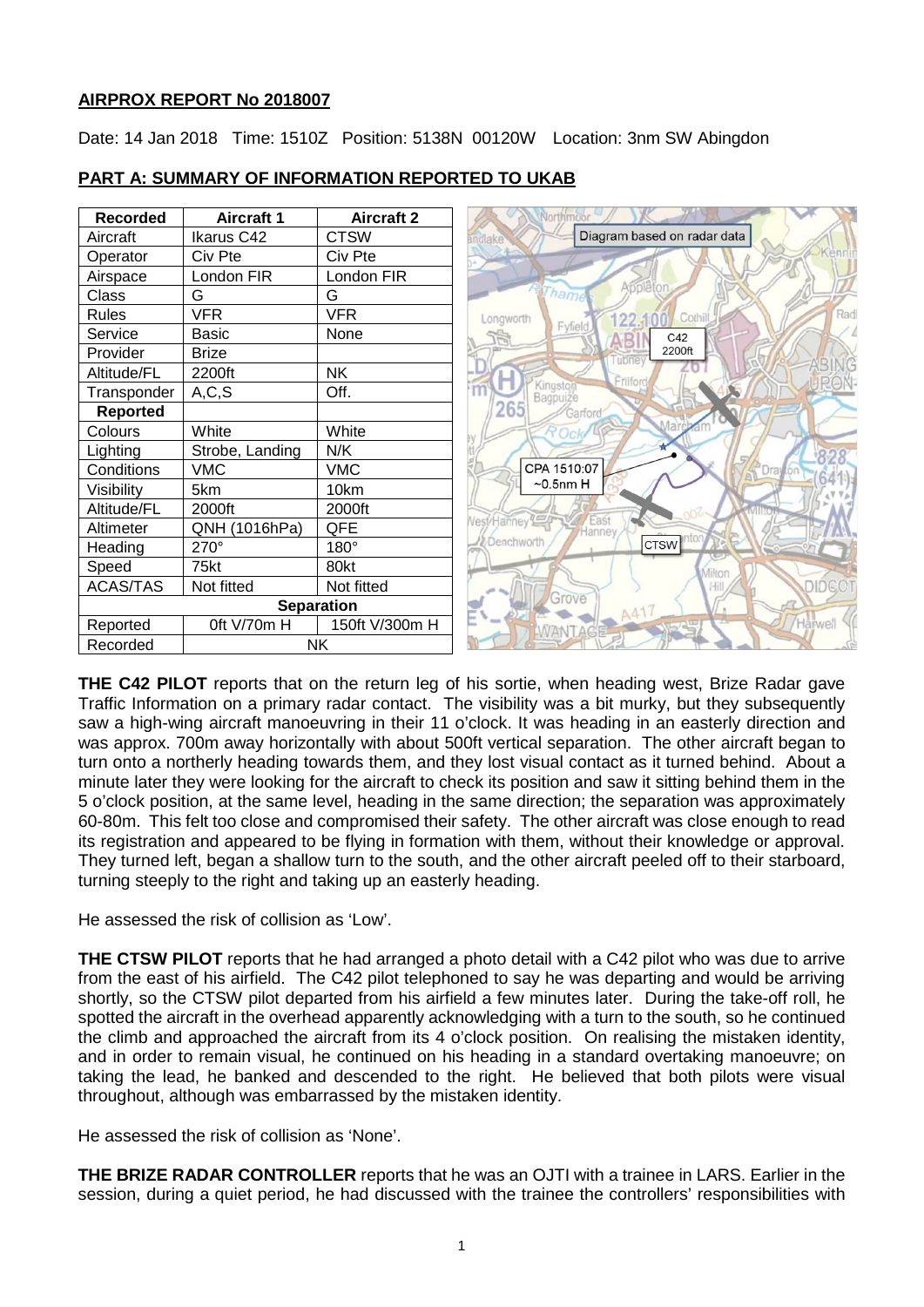regard to duty of care, and passing Traffic Information to a pilot under a Basic Service. At the time of the incident, they had 3 aircraft on frequency and the C42 pilot was being provided with a requested Basic Service. The trainee controller provided the C42 pilot with Traffic Information on a nontransponding radar return. Shortly afterwards, the C42 pilot asked whether they had any further information on that contact, but they didn't because it was not transponding and was dropping in and out of radar contact. The pilot told them that he wasn't happy with how close the other aircraft came; they asked the pilot whether he would be declaring an Airprox, and asked him to call via landline if he subsequently decided to. The following day the pilot called and described the incident. He stated that he had gained visual contact after the Traffic Information had been called, and then spotted it in their 5 o'clock at the same level and 60-80m away, the other aircraft was so close that they were able to read the registration. From an ATC perspective, the controller felt that there was little else they could have done to prevent the incident given that they passed the Traffic Information that enabled the pilot to become visual with the other aircraft.

He perceived the severity of the incident as 'Medium'.

**THE BRIZE SUPERVISOR** reports that he had just taken over the position and was settling into his own control position, so did not witness the occurrence, but did hear the subsequent conversations. He had nothing further to add to the controller's narrative, but commended the trainee's actions.

#### **Factual Background**

The weather at Brize was recorded as follows:

METAR EGVN 141450Z 20005KT 9999 BKN023 05/M00 Q1017 WHT BECMG BKN025 BLU=

#### **Analysis and Investigation**

#### **Military ATM**

Figures 1-3 show the positions of the C42, and a primary radar contact believed to be the CTSW, in the lead up to the Airprox. The pictures are taken from a NATS radar feed, which is not utilised by Brize ATC, therefore does not represent the picture available to the controller.

At 15:09:13 (Figure 1), the Brize LARS controller passed Traffic Information (TI) to the C42 pilot. The pilot responded that he was looking for the traffic.



Figure 1: Geometry at 15:09:13 Figure 2: Geometry at 15:09:33

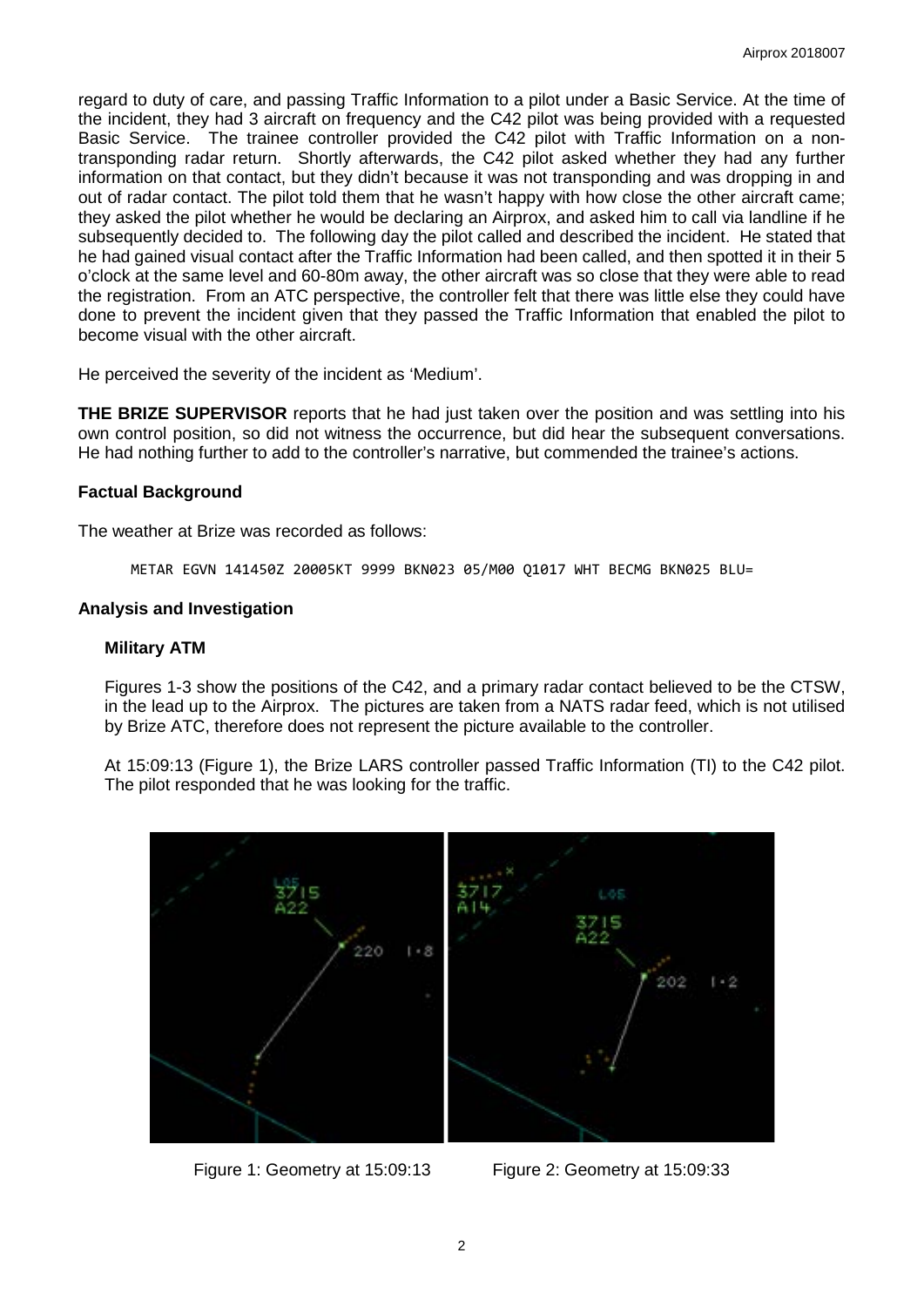

Figure 3: Geometry at 15:10:05 (CPA seen on radar replay)

The C42 was receiving a Basic Service and therefore the Brize LARS controller was only required to provide TI to the pilot if they identified a definite risk of collision. In this instance, the two aircraft still had 1.8nm lateral separation when TI was passed, which is not a definite risk of collision, but the controller interpreted the dynamic scenario as warranting TI provision. Because the CTSW did not have its transponder turned on, the controller was not able to pass accurate altitude information. Additionally, the primary return was intermittent. However, the TI passed did enable the C42 pilot to visually acquire the CTSW.

# **UKAB Secretariat**

The C42 and CTSW pilots shared an equal responsibility for collision avoidance and not to operate in such proximity to other aircraft as to create a collision hazard<sup>[1](#page-2-0)</sup>. SERA.3135 states that for formation flights:

*'Aircraft shall not be flown in formation except by pre-arrangement among the pilots-in-command of the aircraft taking part in the flight'*

# **Summary**

An Airprox was reported when a C42 and a CTSW flew into proximity at about 1510hrs on Sunday 14<sup>th</sup> January 2018. Both pilots were operating under VFR in VMC. The C42 pilot was in receipt of a Basic Service from Brize and the CTSW pilot was not in receipt of an ATS.

# **PART B: SUMMARY OF THE BOARD'S DISCUSSIONS**

Information available consisted of reports from the pilots of both aircraft, transcripts of the relevant RT frequencies, radar photographs/video recordings and a report from the air traffic controllers involved.

The Board first looked at the actions of the C42 pilot. He was flying at 2000ft and receiving a Basic Service from Brize Radar. Although only a Basic Service (and therefore the controller was not required to give Traffic Information unless he considered there to be a definite risk of collision), the Brize controller provided Traffic Information and the C42 pilot subsequently saw the CTSW in his 11 o'clock. Given that both pilots described a situation in which the CTSW came into formation distance with the C42, the Board noted that it was likely that the CTSW came closer to the C42 than the radar images showed, the intermittent nature of the primary-only contact meant that it faded from radar at 0.5nm.

 $\overline{\phantom{a}}$ 

<span id="page-2-0"></span><sup>1</sup> SERA.3205 Proximity.